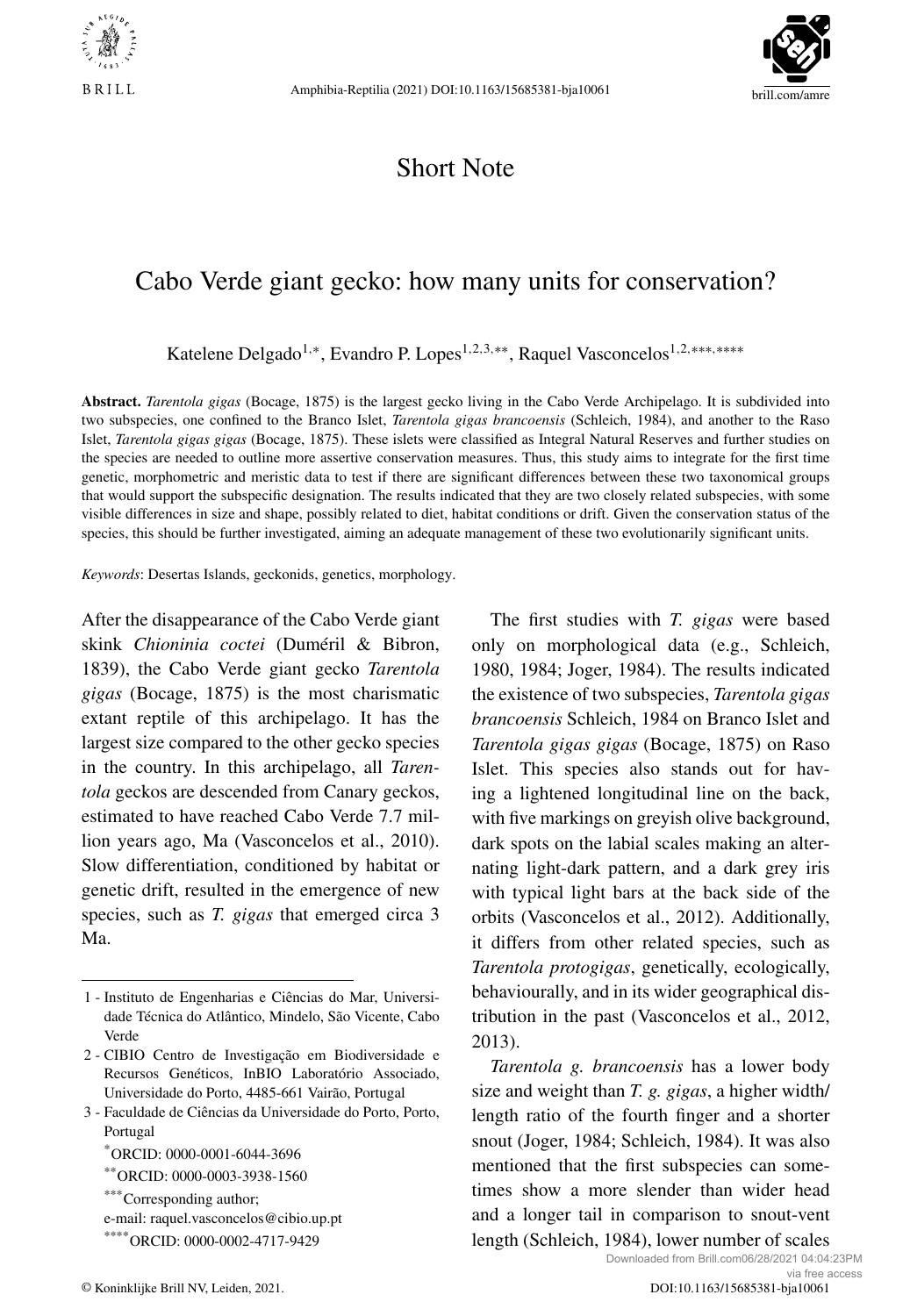around the midbody, and more often a vertebral stripe than the latter (Joger, 1984). The first lives under sandstone blocks, at low altitudes near the rocky coast, in pits and fissures of volcanic rocks, and in the sandy ravines of gravel and shells, along the south coast of Branco (Schleich, 1980). The latter inhabits the low altitudes and shoreline areas on Raso, mainly in the southern part of the islet, and in cliff holes occupied by seabirds (Vasconcelos, 2015). The division of the subspecies seems to have little molecular support according to phylogeographic studies, which included a few samples of these taxa (Caranza et al., 2000; Jesus et al., 2002; Vasconcelos et al., 2010, 2012). According to the Cabo Verde Red List, both are classified as Endangered (Schleich, 1996). According to the IUCN Red List, the species is classified as Endangered, threatened by natural disasters such as drought, climate change, human disturbance, and introduction of exotic predators (Vasconcelos, 2013). For these reasons, it is necessary to clarify the need of developing protection measures for the species on each islet. Studying the genetics and morphology of *T. gigas* to test if it has one or two evolutionary units provides a more solid foundation for the management measures to be implemented in those protected areas.

We sampled 30 individuals from each subspecies on Raso and Branco from May 6-11 and September 18-20 2017, respectively. We recorded the following morphometric variables following Vasconcelos et al. (2012): snout-ventlength (SVL); head length from the rear of cranium to the snout and maximum head width (HL and HW); eye-ear and snout-eye distance (E-E and E-S), from posterior margin of the eye to anterior margin of the ear and from snout to anterior margin of the eye, respectively; and maximum ear width and length (EW and EL). We have excluded tail-related variables as many individuals presented it regenerated. All individuals were photographed for counting: the digital lamellae from the fingertip to the base of the fingers, from the 1st to the 5th, of the right (RF1-5) and left front limbs (LF1-5) and of the right (RH1-5) and left (LH1-5) hindlimbs; the number of dorsal tubercles found in the left (LT) and right (RT) rows along the spine; and the average number of supralabial (SLS) and infralabial (ILS) scales to the level of the mideye. We have not taken colouration into account, as it is extremely variable. We sexed the geckos by the presence of hemipenes or more developed cloacal pouches in males (Barbadillo et al., 1999). We removed a tail portion of 10 individuals from each islet and stored it in 96% ethanol for genetic studies, resealing all individuals at the same site they were collected afterwards. We have deposited all photographs in MorphoBank: P3783 (M693453-M693673) and genetic sequences in GenBank (MW756998- MW757013; MW762618-MW762637).

We used PAST3 software (Hammer et al., 2001) to perform exploratory data analysis (boxplots) and statistical analyses (MANOVA) to test for differences between the meristic and morphometric variables of the two subspecies, considering all individuals and each sex separately. As morphometric variables are correlated with body size, we also used SVL-corrected variables for these analyses, by dividing the raw values per SVL. We performed the Cochran Ctest to verify the homogeneity of the data.

Total genomic DNA was extracted using the ammonium acetate saline extraction method reported in Vasconcelos et al. (2012), followed by the amplification of cytochrome *b* (cyt *b*) and 12s rRNA mitochondrial (mtDNA) genes. The PCR primers used in amplification and sequencing were 12Sa and 12Sb for the 12S rRNA, and cyt b1 and cyt b2 for the cyt *b* (Kocher et al., 1989; Palumbi, 1996) and conditions described in Delgado (2019). Sequencing was performed on an automated Sanger sequencer and results were compared with sequences available in GenBank using Geneious ([https://](https://www.geneious.com/) [www.geneious.com/](https://www.geneious.com/)).

A network of non-rooted haplotypes based on the 95% parsimony method was constructed in TCS1.21 (Clement et al., 2000) with the final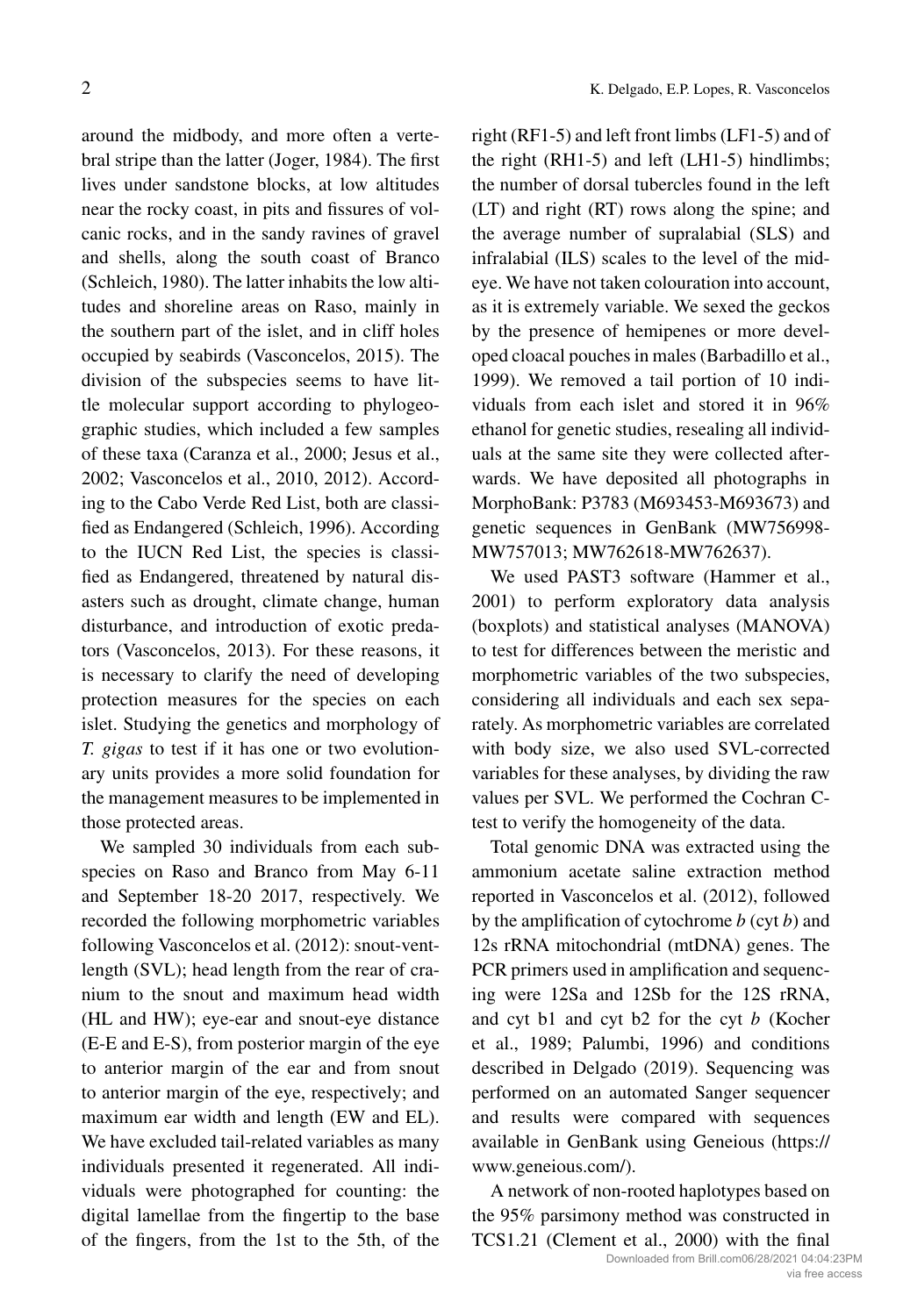manipulation in tcsBU (Múrias dos Santos et al., 2015). Genetic differentiation and population analyses were done using DnaSP5 (Rozas et al., 2003).

The morphometric data showed that *T. g. gigas* (*Tgg*) is larger than *T. g. brancoensis* (*Tgb*) and that males of both subspecies presented longer SVL than females (males:  $Tgg =$  $112.47 \pm 9.17$  mm; Tgb =  $101.40 \pm 0.75$  mm; females:  $Tgg = 98.47 \pm 6.15$  mm; Tgb =  $88.20 \pm 0.79$  mm; table 1, fig. 1A, [supplemen](https://doi.org/10.6084/m9.figshare.14748378)[tary table S1](https://doi.org/10.6084/m9.figshare.14748378)). We also found significant differences between taxa ( $F_{1,56} = 30.231$ ;  $P =$ 0*.*000) and sexes in the SVL-corrected variables  $(F_{1,56} = 49.144; P = 0.000)$ , but not when the two factors interacted. *A posteriori* tests revealed that *Tgg* specimens have, proportionally to SVL, higher values of HW, and lower values of E-E and E-S than *Tgb* specimens, whereas this latter ratio is higher in males than in females.

Regarding the results of the meristic variables, there were no significant differences in the labials or lamellae between subspecies or sexes. However, *Tgg* had a significantly higher number of tubercles than  $Tgb$  (LT  $F_{1,56} = 49.65$ ;  $P = 0.000$ ; RT  $F_{1, 55} = 45.68$ ;  $P = 0.000$ ; fig. 1A, [supplementary table S2](https://doi.org/10.6084/m9.figshare.14748378)).

The haplotype networks for both molecular markers showed a linear distribution and some haplotype sharing between subspecies (fig. 1B). For cyt *b*, we have recovered three haplotypes for each taxa. For the 12S we have recovered four haplotypes for *Tgb*, representing the first and the fourth unique haplotypes for this islet, and two haplotypes for *Tgg* (fig. 1B).

The population analyses showed that the differences in haplotypic and nucleotide diversity, number of mutations and unique variable site levels are substantially small, and more visible for the 12S. However, the nucleotide difference between taxa is greater and higher for *Tgb* than *Tgg* in 12S, but the inverse in cyt *b*. The Tajima's and Fu's test were not significant  $(P > 0.10)$ , so we cannot infer about demographic expansions, linkage or selective sweeps.

Meristic variables showed that subspecies have few differences, although *T. g. gigas* is significantly larger than *T. g. brancoensis*, as described by Bocage (1875) and Schleich (1984). Consequently, as expected, *T. g. gigas* has more dorsal tubercles. Additionally, other morphometric variables, such as larger head width, as previously suggested by Schleich (1984), and lower eye-ear and snout-eye distances clearly distinguish the subspecies into two different groups. Those characters, together with some unique mitochondrial haplotypes, provide an updated diagnosis of the two *T. gigas* subspecies.

Maybe the conditions found in the habitat of each population can explain some of these differences. Raso has a larger flat area, so better mobility conditions for these geckos than on Branco, as the species prefers to move on flat surfaces or non-steep slopes (Schleich, 1984) and larger sizes and weights may be disadvantageous on steeper terrain such as those on Branco. Alternatively, drift may explain these differences if larger individuals from Branco colonized Raso by chance, leading to increased body sizes and relative increase in head posterior and lengths widths, as well as in the number of tubercles. Based on the molecular dating of the species and geological age of the islands, it is unclear if individuals arriving at the much younger islet of Raso had rafted directly from São Nicolau or Santa Luzia Island or by stepping-stone on Branco (Carranza et al., 2000; Ancochea et al., 2015). The ancestor of the species may have even first reached one of these islets, depending on the ocean currents of the past. As no DNA samples or morphological data of *T. gigas* extinct populations from Santa Luzia or São Vicente are available, neither gecko fossil records from São Nicolau, it is hard to support any of these alternative hypotheses. In addition, as Santa Luzia, Branco and Raso were later connected during Pleistocene sea level falls (Ancochea et al., 2015), what could have promoted increased drift effects and/ or gene flow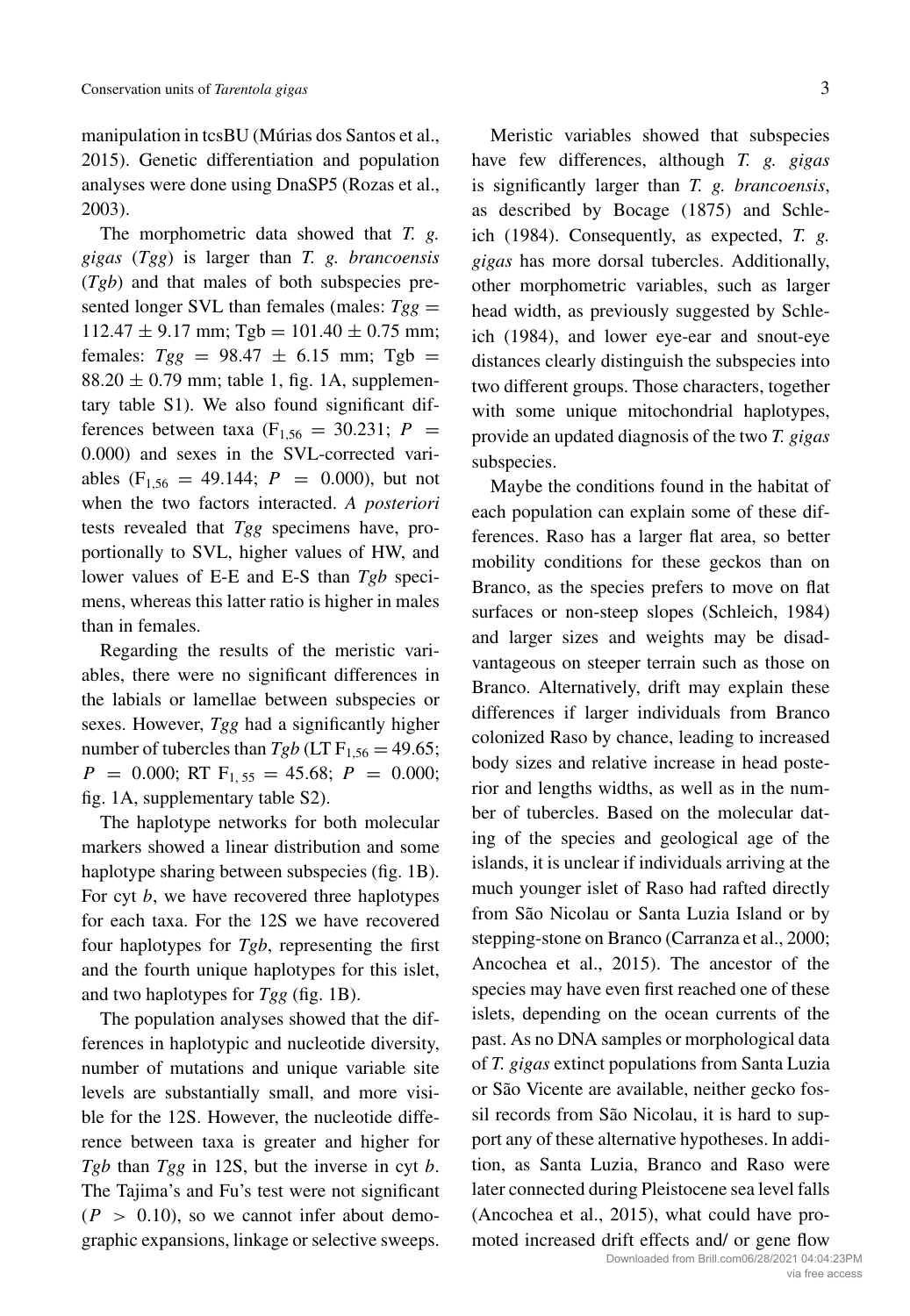| $\frac{1}{2}$                                                                        |                  |
|--------------------------------------------------------------------------------------|------------------|
| Ę                                                                                    |                  |
|                                                                                      |                  |
|                                                                                      |                  |
|                                                                                      |                  |
|                                                                                      |                  |
| l                                                                                    |                  |
|                                                                                      |                  |
|                                                                                      |                  |
| c<br>control                                                                         |                  |
| <b>Control</b>                                                                       |                  |
|                                                                                      |                  |
| $\ddot{\phantom{a}}$                                                                 |                  |
|                                                                                      |                  |
| Contractor of the contractor                                                         |                  |
| ֧֧֧֦֧֧֦֧֧֦֧֦֧֦֧֧֧֦֧֦֧֦֧֦֧֧֧֦֧֧֧֧֚֚֚֚֚֚֚֚֚֚֚֚֚֡֓֓֓֕֕֓֡֓֡֬֓֓֡֬֓֓֝֬֝֓֓֓֓֓֓֓֝֬֓֓֝֬֝֬֓֝֬֝ |                  |
|                                                                                      |                  |
| í                                                                                    |                  |
|                                                                                      |                  |
|                                                                                      |                  |
|                                                                                      |                  |
|                                                                                      |                  |
| is a set                                                                             |                  |
| $\sim$                                                                               |                  |
| É<br>֕<br>l                                                                          |                  |
| -<br>-<br>-<br>-<br>-<br>-<br>-<br>-<br><br>-<br><br><br><br><br><br><br><br>        |                  |
|                                                                                      |                  |
|                                                                                      |                  |
|                                                                                      |                  |
| i                                                                                    |                  |
|                                                                                      | ۱                |
|                                                                                      | i                |
|                                                                                      |                  |
| ange<br>١                                                                            | l<br>₹<br>j<br>ī |
| 1<br>ì                                                                               | ¢                |
| į<br>l<br>ׇ֚֘֡                                                                       |                  |
| l<br>į                                                                               | ł                |
| l                                                                                    |                  |
| i<br>1<br>ļ                                                                          | I<br>l<br>י      |
| ֠<br>j<br>ļ<br>j                                                                     | j                |
| $\overline{\phantom{a}}$<br>֠<br>Ï<br>١                                              |                  |
| i<br>į<br>I<br>Ï<br>١                                                                | I                |
| l<br>١                                                                               | į<br>i           |
| ì                                                                                    |                  |

|                                |                                               | Table 1. Descriptive statistics (average, range<br>brancoensis: Check the text for details on the | variables                                |                                        |                                                           |                            |                                                                     |                                |                                                                              |                                    | and respective standard errors, SD) of the morphometric and meristic variables for females, males and all individuals of T. g. gigas and T g. |                                    |
|--------------------------------|-----------------------------------------------|---------------------------------------------------------------------------------------------------|------------------------------------------|----------------------------------------|-----------------------------------------------------------|----------------------------|---------------------------------------------------------------------|--------------------------------|------------------------------------------------------------------------------|------------------------------------|-----------------------------------------------------------------------------------------------------------------------------------------------|------------------------------------|
| Code                           |                                               |                                                                                                   | Tarentola gigas                          | brancoensis (Branco Islet)             |                                                           |                            |                                                                     |                                | Tarentola gigas gigas (Raso Islet)                                           |                                    |                                                                                                                                               |                                    |
|                                |                                               | Females                                                                                           | Males                                    |                                        | ₹                                                         |                            | Females                                                             |                                | Males                                                                        |                                    | ₹                                                                                                                                             |                                    |
|                                | GS<br>$\overline{+}$<br>mean                  | Range                                                                                             | GS<br>$\pm$<br>mean                      | Range                                  | G<br>$\overline{+}$<br>mean                               | Range                      | GS<br>$^+$<br>mean                                                  | Range                          | GS<br>$^+$<br>mean                                                           | Range                              | S<br>$\pm$<br>mean                                                                                                                            | Range                              |
| <b>NS</b>                      | 1.26<br>$+$<br>88.20                          | 76.00-105.00                                                                                      | $\pm$ 1.37<br>101.40                     | 87.00-114.00                           | 1.79<br>$^+$<br>80<br>Å                                   | 76.00-114.00               | $^+$<br>98.47                                                       | 89.00-108.00                   | 1.67<br>$^{\rm +}$<br>47<br>112.                                             | 97.00 - 122.00                     | $\overline{1.9}$<br>$^+$<br>47<br>105.                                                                                                        | 89.00-122.00                       |
| 보                              | $\pm$ 0.33<br>26.17                           | $24.243 - 1.11$                                                                                   | 0.36<br>$\pm$<br>29.41                   | 25.52-32.80                            | $\pm$<br>27.80                                            | 24.24-32.80                | 0.63<br>$+$<br>27.65                                                | 21.90-32.80                    | 0.46<br>$\overline{+}$<br>28.40                                              | 27.10-36.50                        | 0.68<br>$+$<br>29.79                                                                                                                          | 21.90-36.50                        |
| Ř                              | 0.34<br>15.59                                 | 12.62-19.22                                                                                       | 0.42<br>$\pm$<br>18.07                   | 13.40-21.17                            | $+$<br>16.67                                              | $12.62 - 21.17$            | 0.40<br>$+$<br>20.35                                                | $17.40 - 24.30$                | $+$<br>20.96                                                                 | ੩<br>$19.40 - 29.$                 | 0.54<br>$+$<br>22.01                                                                                                                          | 17.40-29.40                        |
| $E-E$                          | 0.15<br>$+$<br>09.15                          | $08.08 - 11.10$                                                                                   | 0.18<br>$10.50 \pm$                      | 08.47-12.45                            | $+$<br>09.83                                              | $08.08 - 12.45$            | $+$<br>09.39                                                        | 08.10-10.20                    | $^+$<br>09.86                                                                | 8<br>$08.40 - 13.$                 | $+$<br>10.26                                                                                                                                  | $08.10 - 13.90$                    |
| $\mathrm{E}\text{-}\mathrm{S}$ | 0.24<br>$\pm$<br>24.19                        | 22.33-26.93                                                                                       | 0.31<br>$26.74 \pm$                      | 23.71-29.86                            | $+$<br>25.47                                              | 22.33-29.86                | 0.19<br>$+$<br>67<br>Ξ.                                             | $60 - 12.90$<br>$\overline{8}$ | $+$<br>11.45                                                                 | $09,60 - 14,90$                    | $+$<br>12.12                                                                                                                                  | $09,60 - 14,90$                    |
| $\rm{H}$                       | 0.13<br>$\pm$ 0.05<br>$\pm$<br>03.54<br>01.68 | $02.25 - 04.92$<br>30<br>$01.14 - 02.$                                                            | 0.12<br>0.07<br>$01.79 \pm$<br>$03.89 +$ | $03.35 - 04.70$<br>99<br>$01.38 - 02.$ | 0.09<br>$\overline{0.11}$<br>$+$<br>$+$<br>01.74<br>03.72 | 02.25-04.92<br>01.38-02.99 | 0.14<br>$\overline{0}$<br>$\overline{+}$<br>$\pm$<br>03.63<br>01.97 | 02.00-04.60<br>01.00-02.90     | 0.10<br>$\overline{1}$<br>$\overline{+}$<br>$\overline{+}$<br>03.73<br>01.90 | $03.30 - 04.90$<br>$01.20 - 03.00$ | $+$<br>$+$<br>02.00<br>03.88                                                                                                                  | $02.00 - 04.90$<br>$01.20 - 03.90$ |
| STS<br>STS                     | 0.18<br>$17.50 \pm$                           | $16 - 18$                                                                                         | 0.28<br>$17.00 \pm$                      | $16 - 20$                              | $+$<br>17.18                                              | $16 - 20$                  | 0.19<br>$\overline{+}$<br>17.07                                     | $15 - 19$                      | $\overline{+}$<br>16.26                                                      | $15 - 20$                          | $\frac{1}{x}$<br>17.33                                                                                                                        | $15 - 20$                          |
|                                | $14.75 \pm 0.27$                              | $14 - 17$                                                                                         | 0.18<br>$14.00 \pm$                      | $12 - 15$                              | $+$<br>14.27                                              | $12 - 17$                  | 0.17<br>$\overline{+}$<br>13.47                                     | $12 - 15$                      | 0.17<br>$\overline{+}$<br>12.45                                              | $12 - 15$                          | $\pm 0.17$<br>13.30                                                                                                                           | $12 - 15$                          |
| $\Xi$ E                        | $17.15 \pm 0.46$                              | $14 - 23$                                                                                         | 0.51<br>$18.70 \, \pm$                   | $13 - 24$                              | 0.52<br>$+$<br>18.00                                      | $13 - 24$                  | 0.63<br>$\overline{+}$<br>23.27                                     | $6 - 29$                       | 0.40<br>$\overline{+}$<br>22.32                                              | $19 - 27$                          | 0.52<br>$+$<br>23.23                                                                                                                          | $16 - 29$                          |
|                                | 0.47<br>$\pm$<br>16.54                        | $14 - 23$                                                                                         | $18.10 \pm$                              | $12 - 22$                              | 0.51<br>$+$<br>17.33                                      | $12 - 23$                  | 0.69<br>$+$<br>22.53                                                | $6 - 29$                       | $+0.47$<br>21.95                                                             | $9 - 29$                           | 0.58<br>$+$<br>22.67                                                                                                                          | $16 - 29$                          |
| E                              | 0.29<br>$\overline{+}$<br>16.23               | $14 - 19$                                                                                         | 0.27<br>$\overline{+}$<br>16.15          | $14 - 19$                              | 0.27<br>$+$<br>16.19                                      | $4 - 19$                   | 0.17<br>$+$<br>15.43                                                | 117                            | 0.20<br>$\overline{+}$<br>14.68                                              | $4 - 18$                           | 0.19<br>$+$<br>15.75                                                                                                                          | $14 - 18$                          |
| RF <sub>2</sub>                | 0.28<br>$+$<br>16.36                          | $14 - 18$                                                                                         | 0.32<br>$\pm$<br>16.33                   | $14 - 20$                              | 0.30<br>$\pm$<br>16.35                                    | $14 - 20$                  | 0.19<br>$\overline{+}$<br>16.13                                     | $14 - 17$                      | 0.19<br>$\overline{+}$<br>15.01                                              | $14 - 17$                          | 0.19<br>$+$<br>16.13                                                                                                                          | $14 - 17$                          |
| RF3                            | 0.27<br>$\pm$<br>15.93                        | $14 - 18$                                                                                         | $\pm$<br>16.14                           | $15 - 18$                              | 0.23<br>$+$<br>16.03                                      | $14 - 18$                  | 1.26<br>$\overline{+}$<br>15.53                                     | $ 3-19$                        | $\pm$ 0.18<br>14.36                                                          | $13 - 17$                          | 0.22<br>$+$<br>15.27                                                                                                                          | $13 - 19$                          |
| RF4                            | 0.15<br>$\pm$<br>16.36                        | $15 - 18$                                                                                         | 0.15<br>$^+$<br>16.36                    | $15 - 18$                              | 0.15<br>$\pm$<br>16.38                                    | $15 - 18$                  | 0.17<br>$\overline{+}$<br>15.87                                     | $14 - 17$                      | 0.13<br>$\overline{+}$<br>15.04                                              | $15 - 18$                          | 0.15<br>$\pm$<br>16.10                                                                                                                        | $14 - 18$                          |
| RF5                            | 0.23<br>$\overline{+}$<br>16.40               | $14 - 18$                                                                                         | 0.21<br>$\overline{+}$<br>16.14          | $15 - 19$                              | $+$<br>16.28                                              | $14 - 19$                  | 0.32<br>$\overline{+}$<br>16.67                                     | $12 - 19$                      | $\pm 0.21$<br>15.44                                                          | $15 - 18$                          | 0.27<br>$\overline{+}$<br>16.57                                                                                                               | $12 - 19$                          |
| $\overline{E}$                 | 0.32<br>$\pm$<br>15.73                        | $13 - 19$                                                                                         | 0.34<br>$\overline{+}$<br>16.13          | $13 - 20$                              | 0.33<br>$\pm$<br>15.93                                    | $13 - 20$                  | 0.19<br>$\overline{+}$<br>16.60                                     | $ 5 - 19$                      | $\pm 0.16$<br>15.11                                                          | $14 - 17$                          | 0.19<br>$\overline{+}$<br>16.20                                                                                                               | $14 - 19$                          |
| LF2                            | $\pm 0.25$<br>16.13                           | $14 - 18$                                                                                         | 0.26<br>$+$<br>16.79                     | $14 - 19$                              | 0.26<br>$+$<br>16.44                                      | $14 - 19$                  | 0.20<br>$\overline{+}$<br>16.67                                     | $15 - 18$                      | 0.25<br>$\overline{+}$<br>15.36                                              | $14 - 19$                          | 0.22<br>$\overline{+}$<br>16.43                                                                                                               | $14 - 19$                          |
| LF3                            | 0.22<br>$\overline{+}$<br>16.00               | $14 - 18$                                                                                         | 0.13<br>$\overline{+}$<br>16.21          | $15 - 17$                              | 0.18<br>$+$<br>16.10                                      | $14 - 18$                  | 0.16<br>$\pm$<br>15.33                                              | $14 - 18$                      | 0.19<br>$\pm$<br>14.59                                                       | $14 - 17$                          | 0.18<br>$\pm$<br>15.50                                                                                                                        | $14 - 18$                          |
| LF4                            | 0.27<br>$\pm$<br>16.33                        | $14 - 18$                                                                                         | 0.19<br>$\overline{+}$<br>16.13          | $15 - 18$                              | 0.24<br>$+$<br>16.23                                      | $14 - 18$                  | 0.16<br>$\overline{+}$<br>16.20                                     | $5 - 17$                       | 0.20<br>$\overline{+}$<br>15.05                                              | $14 - 18$                          | 0.18<br>$+$<br>16.23                                                                                                                          | $14 - 18$                          |
| LF5                            | 0.23<br>$+$<br>16.13                          | $14 - 18$                                                                                         | 0.26<br>$^+$<br>16.13                    | $13 - 18$                              | 0.24<br>$+$<br>16.13                                      | $ 3 - 18$                  | 0.22<br>$\pm$<br>6.40                                               | $5 - 18$                       | 0.26<br>$\!$ $\!$ $\!$ $\!$ $\!$ $\!$ $\!$<br>15.37                          | $14 - 19$                          | 0.23<br>$+$<br>16.47                                                                                                                          | $14 - 19$                          |
| RHP <sub>I</sub>               | 0.27<br>$\overline{+}$<br>15.80               | $13 - 18$                                                                                         | 0.16<br>$^+$<br>15.92                    | $14 - 17$                              | 0.21<br>$+$<br>16.86                                      | $13 - 18$                  | 0.18<br>$\overline{+}$<br>6.40                                      | $5 - 18$                       | $\pm$ 0.20<br>15.49                                                          | $15 - 19$                          | 0.19<br>$+$<br>16.53                                                                                                                          | $15 - 19$                          |
| RHP <sub>2</sub>               | 0.28<br>$+$<br>16.13                          | $13 - 18$                                                                                         | 0.18<br>$^+$<br>16.53                    | $15 - 19$                              | 0.24<br>$+$<br>16.33                                      | $13 - 19$                  | $\pm$ 0.22<br>16.13                                                 | $5 - 19$                       | $\pm 0.21$<br>14.98                                                          | $14 - 18$                          | 0.21<br>$+$<br>16.07                                                                                                                          | $14 - 19$                          |
| RHP <sub>3</sub>               | $\pm$ 0.27<br>16.50                           | $14 - 19$                                                                                         | 0.11<br>$\overline{+}$<br>16.21          | $15 - 17$                              | 0.20<br>$+$<br>16.36                                      | $(4 - 19)$                 | $\pm$ 0.30<br>5.33                                                  | $ 2 - 18$                      | 0.18<br>$\overline{+}$<br>14.40                                              | $14 - 18$                          | 0.24<br>$\pm$<br>15.47                                                                                                                        | $12 - 18$                          |
| RHP4                           | $\pm 0.30$<br>16.13                           | $13 - 18$                                                                                         | 0.20<br>$16.40 \pm$                      | $15 - 19$                              | 0.26<br>$+$<br>16.24                                      | $13 - 19$                  | $\pm$ 0.22<br>14.93                                                 | $3 - 18$                       | $\pm$ 0.22<br>14.39                                                          | $13 - 18$                          | 0.22<br>$\pm$<br>15.27                                                                                                                        | $13 - 18$                          |
| RHIP5                          | $\pm 0.26$<br>16.14                           | $14 - 18$                                                                                         | 0.25<br>$\overline{+}$<br>16.07          | $12 - 18$                              | 0.25<br>$\overline{+}$<br>16.10                           | $12 - 18$                  | $\pm 0.29$<br>5.93                                                  | $3 - 19$                       | $\pm 0.27$<br>5.03                                                           | $14 - 19$                          | $\pm~0.28$<br>16.03                                                                                                                           | $13 - 19$                          |
| LHPI                           | $\pm$ 0.28<br>16.13                           | $14 - 19$                                                                                         | 0.31<br>$^+$<br>15.85                    | $13 - 18$                              | 0.30<br>$\overline{+}$<br>16.00                           | $13 - 19$                  | 0.19<br>$\overline{+}$<br>6.27                                      | $5 - 18$                       | 0.54<br>$\overline{+}$<br>14.69                                              | $16 - 18$                          | 0.40<br>$\overline{+}$<br>16.03                                                                                                               | $06 - 18$                          |
| LHP <sub>2</sub>               | $\pm 0.21$<br>16.07                           | $14 - 18$                                                                                         | 0.34<br>$\overline{+}$<br>16.47          | $12 - 19$                              | 0.28<br>$+$<br>16.27                                      | $12 - 19$                  | 0.14<br>$\overline{+}$<br>5.87                                      | $5 - 17$                       | 0.45<br>$\overline{+}$<br>14.73                                              | $18 - 18$                          | 0.32<br>$+$<br>15.93                                                                                                                          | $08 - 18$                          |
| LHP3                           | $\pm 0.24$<br>16.27                           | $14 - 18$                                                                                         | 0.18<br>$\pm$<br>16.90                   | $14 - 18$                              | 16.28                                                     | $4 - 18$                   | 0.15<br>$\overline{+}$<br>5.27                                      | $5 - 17$                       | 0.16<br>$\overline{+}$<br>14.72                                              | $14 - 18$                          | 0.15<br>15.70                                                                                                                                 | $14 - 18$                          |
| LHP4                           | 0.23<br>$+$<br>16.33                          | $14 - 18$                                                                                         | 0.14<br>$^+$<br>16.00                    | $15 - 17$                              | 0.20<br>$+$<br>16.19                                      | $4 - 18$                   | $+$<br>15.27                                                        | $-17$                          | 0.18<br>$\overline{+}$<br>14.38                                              | $14 - 17$                          | 0.28<br>$+$<br>15.50                                                                                                                          | $11 - 17$                          |
| LHP5                           | 0.23<br>$+$<br>15.93                          | $14 - 18$                                                                                         | 0.29<br>$^+$<br>16.08                    | $(4 - 19)$                             | 0.26<br>$+$<br>16.00                                      | $14 - 19$                  | 0.18<br>$+$<br>5.60                                                 | $3 - 17$                       | 0.14<br>$\overline{+}$<br>14.63                                              | $5 - 17$                           | 0.16<br>$+$                                                                                                                                   | $13 - 17$                          |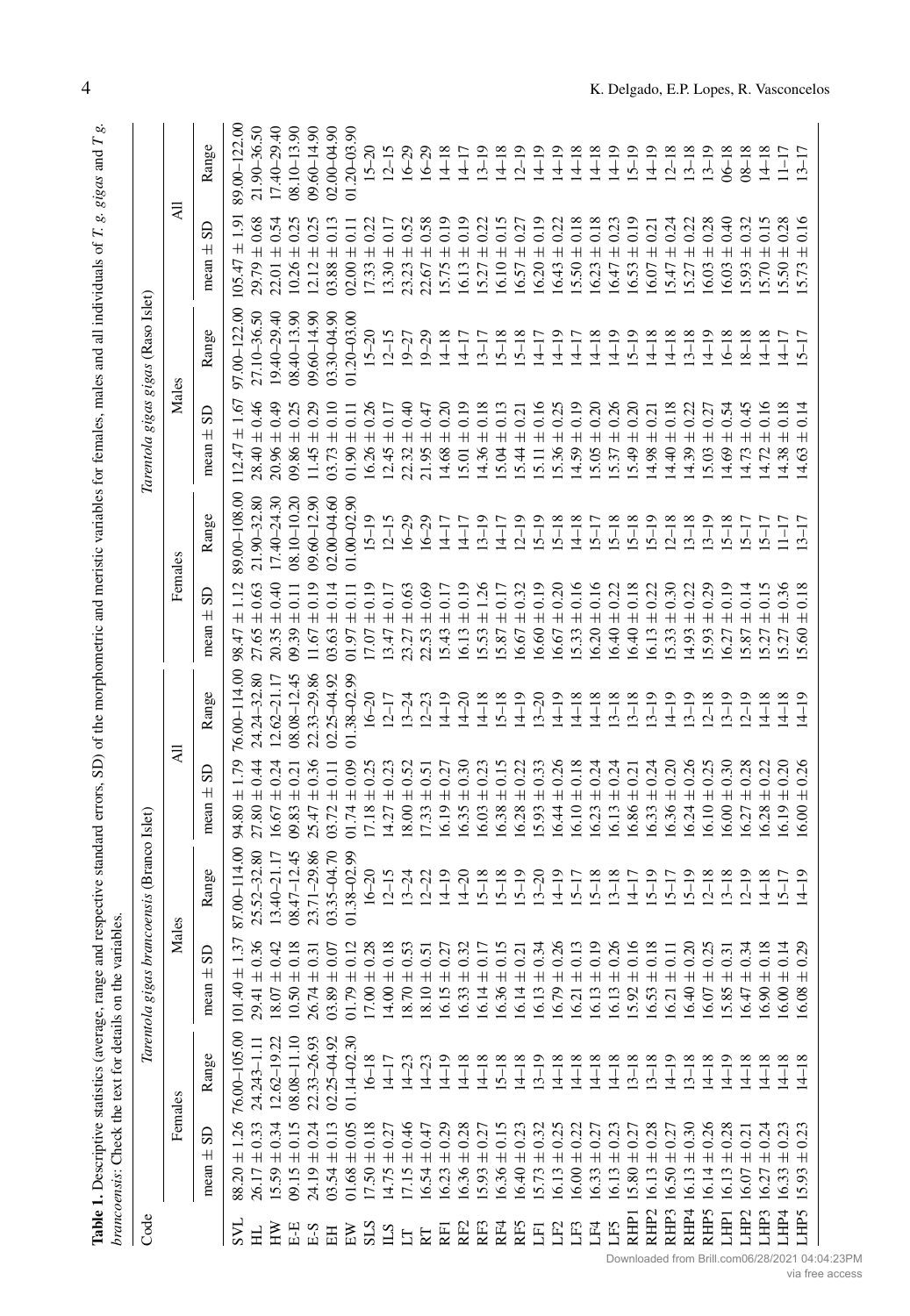

**Figure 1.** Results of the morphological and genetic analyses for individuals of *T. gigas* from Branco (in light grey) and Raso (in dark grey). A) Boxplots analyses results for morphometric and meristic variables (M, male; F, female; one asterisk marks the statistical significance between islets and two the statistical significance between islets and sexes). For correspondence with the variable codes, check table 1. B) Haplotype networks for the cyt *b* (left) and 12S (right) mitochondrial markers. Lines represent mutational steps and circles haplotypes. The size of circles is proportional to the number of individuals.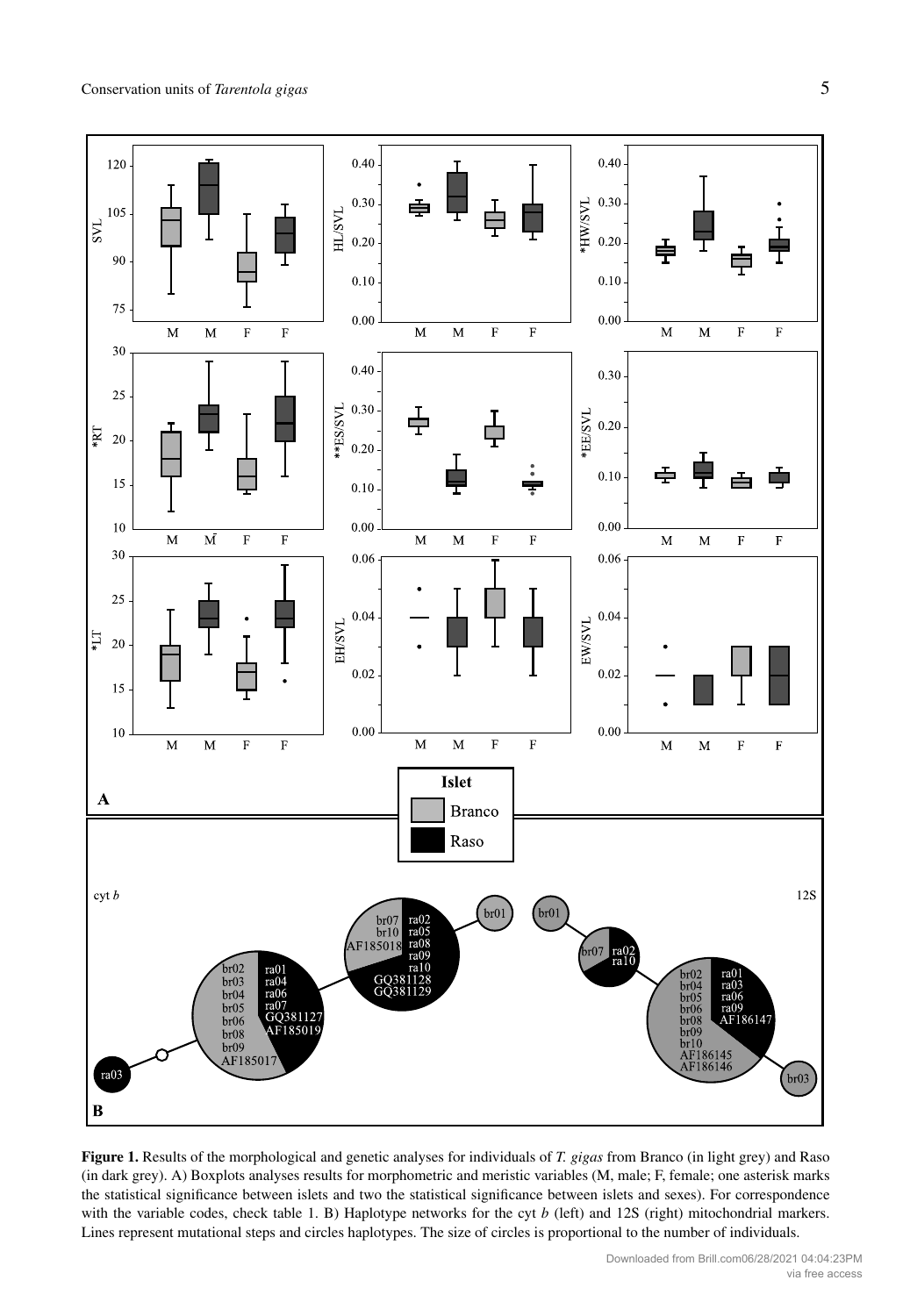among populations, acting in opposite direction to divergent selection, it is even harder to clarify this. Hence, during either selective or random processes, these populations acquired mutations that resulted in the emergence of the observed differences between subspecies. Size differences could also be due to richer food supply or older age structure of Raso population, although empirical evidence (similar species richness and proportion of *T. gigas* juveniles of both islets) do not support those hypotheses.

According to the results obtained by Pinho et al. (2018), this species has a wide diet, ranging from plants, invertebrates to birds and fishes. In these bare and dry islets, survival is a huge challenge, which may explain the wide trophic niche of these geckos. In recent years, rainfall is more irregular and decreasing, that is, the availability of food is decreasing as well, affecting all species in this chain (Lopes et al., 2019). Notably, *T. g. gigas* developed a significantly larger head than *T. g. brancoensis*, which in contrast has a longer snout. This difference may be related to the type of food available in each habitat, or to another unknown reason. Raso is drier than Branco due to the lack of an altitudinal gradient that allows the retention of moisture from the clouds and the creation of niches with shade and/or wind protection (Freitas et al., 2015). Thus, it is reasonable to assume that Raso individuals may have been selected to eat harder, drier foods such as chitinous invertebrates or plants that are more fibrous, better adapted to arid environments. If so, then a wider head would allow a larger bite force that would ease preying on these diet items (Sagonas et al., 2014). The relationship between bite force and head width was already demonstrated for other species of the same genus (Massetti et al., 2017). The size and behaviour of available prey may also had driven changes in the size and shape of the head, as seen in other taxa (Walmsley et al., 2013).

Sex differences, in addition to size, are also related to the shape of the head, more specifically to the longer length of the snout of males, even when excluding the effect of size. This result is interesting and may point to the existence of a different trophic niche between sexes, providing males with greater ability to prey larger or harder preys, as observed by other authors in other reptile groups (Walmsley et al., 2013) and Raso larks occupying the same habitat as *T. gigas* (Donald et al., 2003). It may also be related to other factors such as sexual selection (higher bite force of males for holding females for copulation or for deeper and louder vocalizations for calling females; Böhme et al., 1985; Sagonas et al., 2014) or natural selection between males (higher bite force for territorial fights; Sagonas et al., 2014).

At the genetic level, haplotype networks showed that Raso and Branco populations are of the same species, as they share haplotypes due to retention of ancestral polymorphisms (Vasconcelos et al., 2012). We thus proved that the subspecies are closely related, corroborating the results of Carranza et al. (2000), Jesus et al. (2002) and Vasconcelos et al. (2010, 2012) reported in previous phylogenetic and integrative taxonomy works. Therefore, this work supports the classification of these two evolutionary units as two *Tarentola gigas* subspecies following the integrative taxonomy framework, which claims that splits supported by only one line of evidence, morphology in this case, within infraspecific allopatric populations should be considered as different subspecies (Vasconcelos et al., 2012). The differences expressed in the phenotype arose from the need to adapt to the somewhat different habitat of each islet or due to genetic drift effects. Therefore, we recommend the use of microsatellites as well as other nuclear markers to confirm that the two taxa only recently diverged.

The population tests indicated that the difference in polymorphisms is very low. Considering that sampling of *T. g. gigas* was better spatially distributed than of *T. g. brancoensis* due to the flatter orography on Raso, it is possible to speculate that *T. g. brancoensis* presents a greater genetic diversity than Raso population.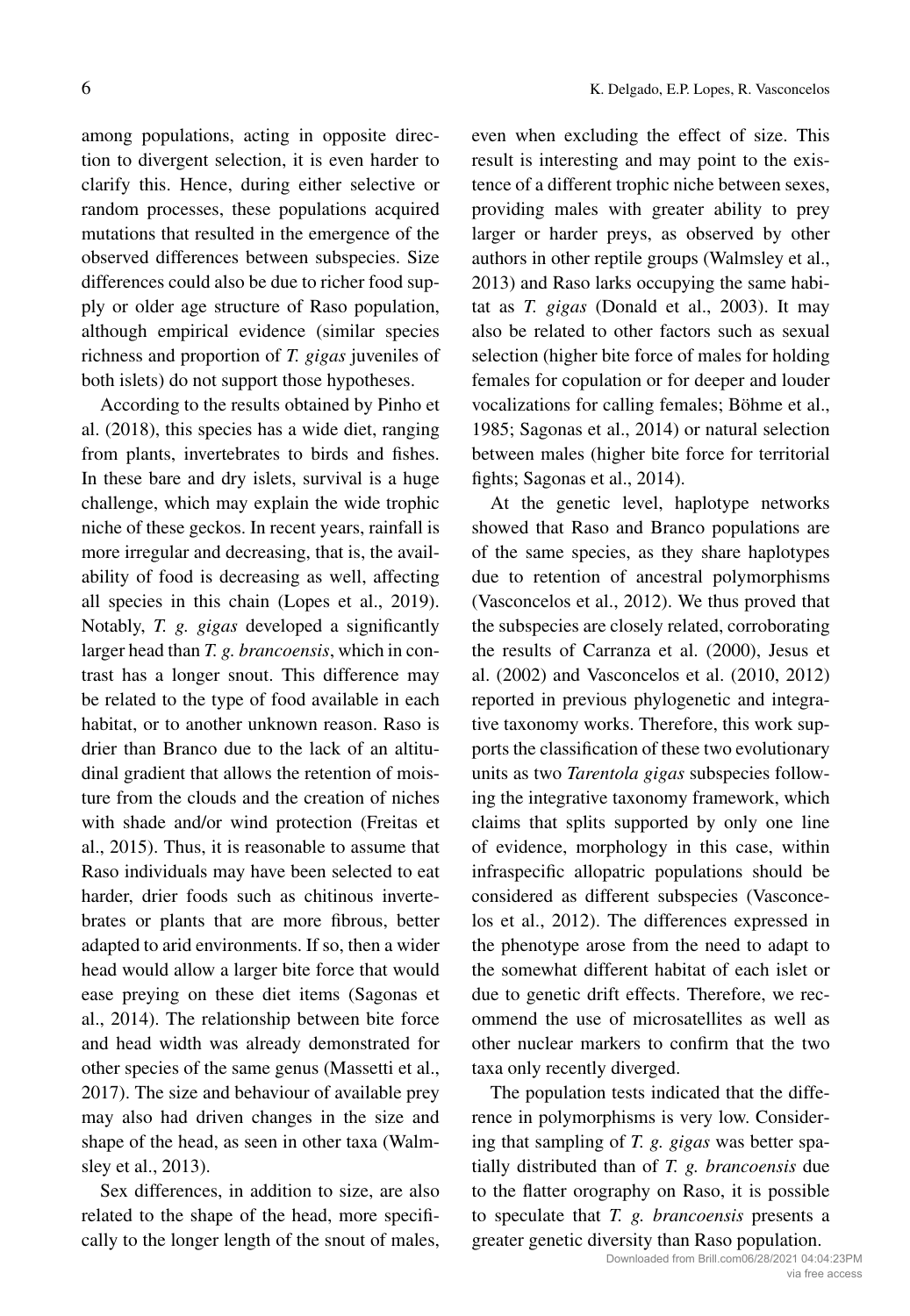While genetic results and based on meristic variables support some degree of overlap expected for not fully separated species, some linear measurements completely separate the specimens into two distinct groups. The Cabo Verde giant gecko is classified as an Endangered species according to national and international criteria; therefore, we recommend these geckos to be treated as two separate conservation units in the management and conservation plans of the Marine Protected Area of Santa Luzia, Raso and Branco. Moreover, we consider that it is crucial to investigate its spatial and ecological preferences, behaviour and life style, especially on Branco where the species was less studied.

**Acknowledgements.** Thanks to BIOSFERA 1, Monaco Explorations and COIA for logistical support on Raso, Branco, and in the lab, respectively. KD was supported by MAVA – 'Fundación Pour la Nature', through the 'Desertas' project. RV was supported by national funds from 'Fundação para a Ciência e a Tecnologia (FCT), I.P.' within 'Norma transitória' (contract DL57/2016/CP1440/CT0002) and EPL by ICETA 2016-31 research grant. We thank to the National Directorate of the Environment of Cabo Verde for the permits (n°58/2017) and to Kenny and A. Miralles for the help in fieldwork.

**Supplementary material.** Supplementary material is available online at:

<https://doi.org/10.6084/m9.figshare.14748378>

## **References**

- Ancochea, E., Huertas, M.J., Hernán, F., Brändle, J.L., Alonso, M. (2015): Structure, composition and age of the small islands of Santa Luzia, Branco and Raso (Cape Verde Archipelago). J. Volcanol. Geotherm. Res. **302**: 257-272.
- Barbadillo, L.J., Lacomba, J.I., Pérez-Mellado, V., Sancho, V., López-Jurado, L.F. (1999): Anfibios y reptiles de la Península Ibérica Baleares y Canarias. GeoPlaneta, Barcelona.
- Bocage, J.V. (1875): Sur deux Reptiles Nouveaux de l'Archipel du Cap-Vert. J. Sci. Math., Phys. Nat. **5**: 287- 290.
- Böhme, W., Hutterer, R., Bings, W. (1985): Die Stimme der Lacertidae, speziell der Kanareneidechsen (Reptilia: Sauria). Bonn. zool. Beitr. **36**: 337-354.
- Carranza, S., Arnold, E.N., Mateo, J.A., López-Jurado, L.F. (2000): Long-distance colonization and radiation in

gekkonid lizards *Tarentola* (Reptilia: Gekkonidae) revealed by mitochondrial DNA sequences. Proc. R. Soc. Lond. B **267**: 637-649.

- Clement, M., Posada, D., Crandall, K.A. (2000): TCS: a computer program to estimate gene genealogies. Mol. Ecol. **9**: 1657-1659.
- Delgado, K. (2018): Estudo comparativo a nível morfológico e genético entre as duas subespécies da osga gigante de Cabo Verde *Tarentola gigas*. Relatório de Estágio do Curso de Licenciatura em Ciências Biológicas. Faculdade de Engenharia e Ciências do Mar da Universidade de Cabo Verde, Mindelo.
- Donald, P.F., De Ponte, M., Groz, M.J.P., Taylor, R. (2003): Status, ecology, behaviour, and conservation of Raso Lark *Alauda razae*. Bird Conserv. Int. **13**: 13-28.
- Duméril, A.M.C., Bibron, G. (1839): Herpétologie générale ou Histoire Naturelle Complete des Reptiles. Tome V. Libraire Encyclopédique de Roret, Paris.
- Freitas, R., Hazevoet, C.J., Vasconcelos, R. (2015): Geografia e Geologia. In: História Natural das Ilhas Desertas – Santa Luzia, Branco e Raso, p. 15-36. Vasconcelos, R., Freitas, R., Hazevoet, C.J., Eds, Porto, Portugal.
- Hammer, Ø., Harper, D.A.T., Ryan, P.D. (2001): PAST: paleontological statistics software package for education and data analysis. Palaeontol Electronica **4**: 9.
- Jesus, J., Brehm, A., Harris, D.J. (2002): Relationships of *Tarentola* (Reptilia: Gekkonidae) from the Cabo Verde Islands estimated from DNA sequence data. Amphibia-Reptilia **22**: 235-242.
- Joger, U. (1984): Die Radiation der Gattung *Tarentola* in Makaronesien (Reptilia: Sauria: Gekkonidae). Cour. Forsch,-Inst. Senckenberg **71**: 91-111.
- Kocher, T.D., Thomas, R.K., Meyer, A., Edwards, S.V., Pääbo, S., Villablanca, F.X., Wilson, A.C. (1989): Dynamics of mitochondrial DNA evolution in animals: amplification and sequencing with conserved primers. Proc. Natl. Acad. Sci. U.S.A. **86**: 6196-6200.
- Lopes, R.J., Pinho, C.J., Santos, B., Seguro, M., Mata, V.A., Egeter, B., Vasconcelos, R. (2019): Intricate trophic links between threatened vertebrates confined to a small island in the Atlantic Ocean. Ecol. Evol. **9**: 4994-5002.
- Massetti, F., Gomes, V., Perera, A., Rato, C., Kaliontzopoulou, A. (2017): Morphological and functional implications of sexual size dimorphism in the Moorish gecko, *Tarentola mauritanica*. Biol. J. Linn. Soc. Lond. **122**: 197-209.
- Múrias dos Santos, A., Cabezas, M.P., Tavares, A.I., Xavier, R., Branco, M. (2015): tcsBU: a tool to extend TCS network layout and visualization. Bioinformatics **32**: 627-628.
- Palumbi, S. (1996): Nucleic acids II: polymerase chain reaction. In: Molecular Systematics, 2nd Edition., p. 205- 247. Hillis, D., Moritz, C., Mable, B., Eds, Sunderland, UK, Massachusetts, USA.
- Pinho, C., Santos, B., Mata, V., Seguro, M., Romeiras, M., Lopes, R., Vasconcelos, R. (2018): What is the giant wall gecko having for dinner? Conservation genetics for guiding reserve management in Cabo Verde. Genes **9**: 599.